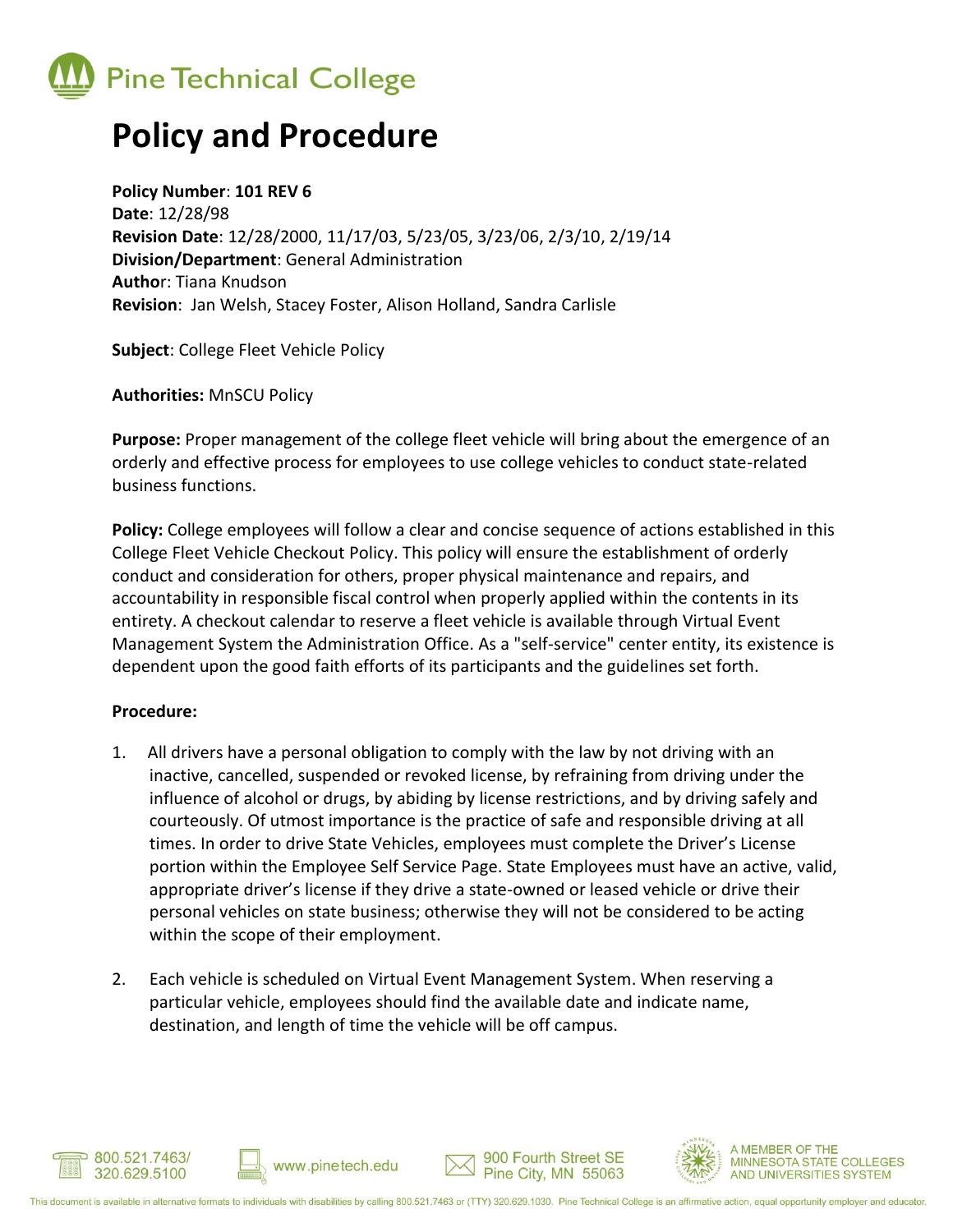

- 3. Employees must take the vehicle which they have reserved unless another is available, at which time employee must make changes on the schedule.
- 4. When canceling vehicle usage employee must cancel the reservation in Virtual Event Management System, as this will free up the vehicle for others to use and prevent a department from incurring fuel charges incurred by others.
- 5. To pick up a vehicle: Vehicles are located in the garage at the Maintenance Building. When picking up a vehicle, employee will come to the Presidents Office to pick up the key to the service door of the maintenance garage. The vehicle keys and the garage door opener are located in the vehicles. The service door key remains in the vehicle until return. After taking the vehicle out of the garage, employee may park their own vehicle inside.
- 6. To return a vehicle: Employee should remove their personal vehicle and return the college vehicle to the garage. The vehicle keys and the garage door opener are to remain in the vehicle. After closing and locking the garage door, employee must return the service door key to the Presidents Office.
- 7. In the event that two or more employees need a vehicle for the same day, the following priorities apply:
	- a. groups with the greatest number of passengers
	- b. employees traveling the longest distance

Should an employee need to use a vehicle that is already reserved, please contact the Presidents Office for assistance.

8. Faculty must receive approval for off campus activities from the Chief Academic Affairs Officer (CAO). If any student will be driving the College's vehicle, the student will need to have completed the necessary forms and received clearance prior to driving the College's vehicle (this process takes approximately 24 hours after the form has been received by the Human Resources Office). If any student will be driving other students, the faculty needs to take a copy of the student's driver's license, submit to the CAO along with a list of students that will be riding in the car. Upon return, the copies will be destroyed. In addition, the faculty taking students on the field trip must submit an email to the FacultyAbsenceFromCampus email group, providing a list of students that will be going on the trip, date of trip, time of departure and return, and contact information for the faculty in case of emergency.